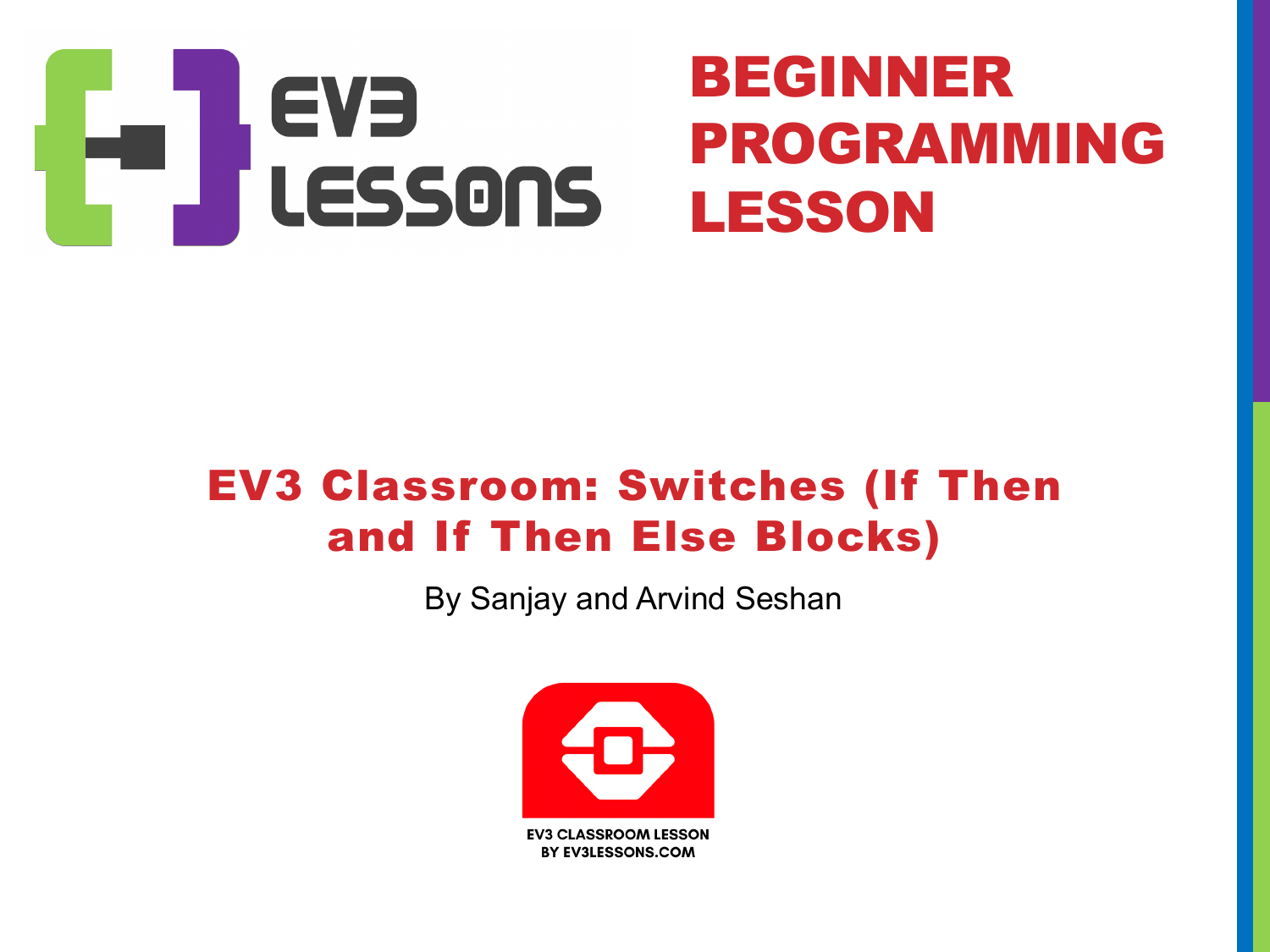### LESSON OBJECTIVES

- **1. Learn how to make your robot decide what to do out of different choices**
- **2. Learn how to use a Switch Block**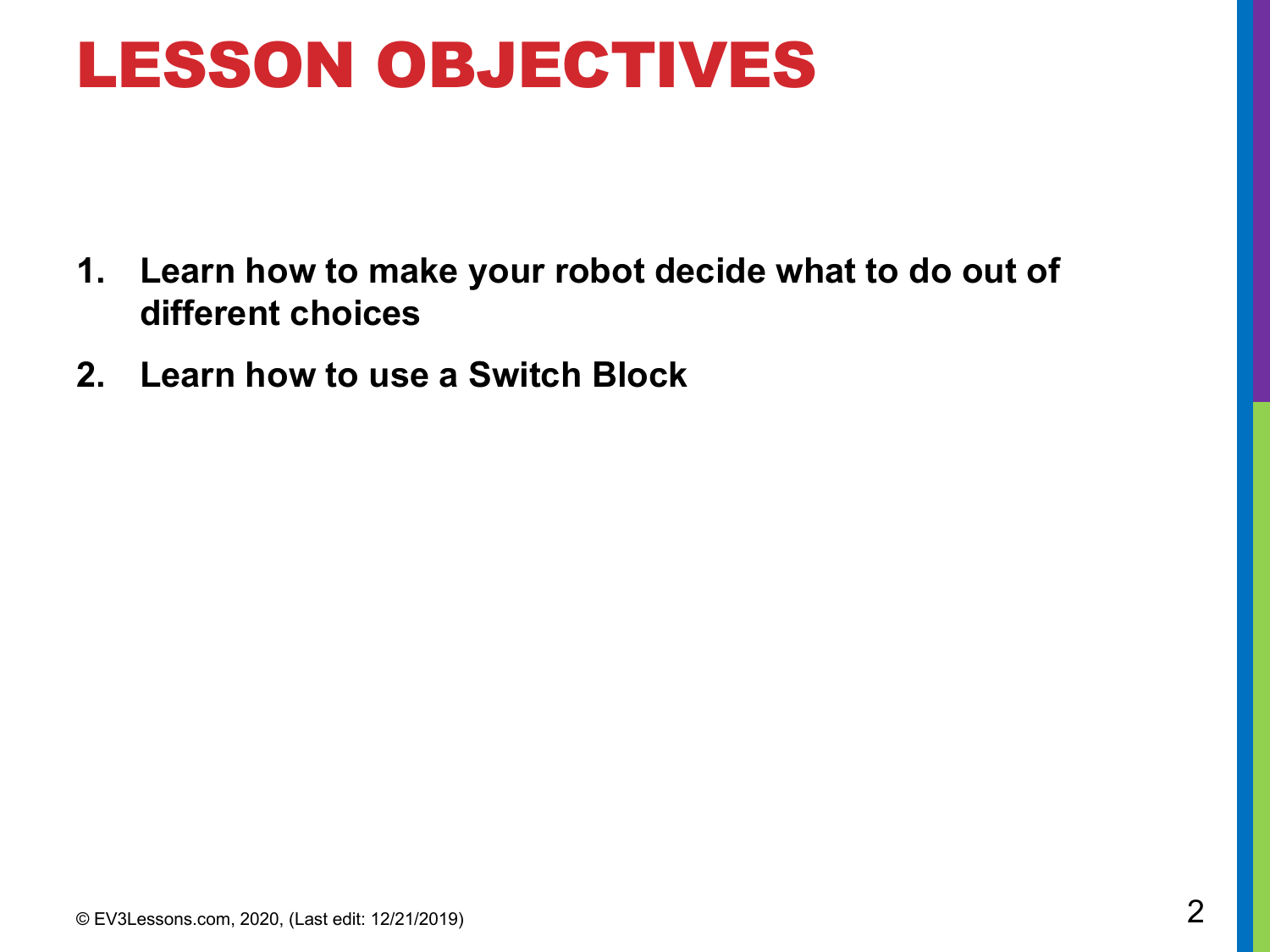# SWITCH (IF THEN) BLOCKS

#### **Asking the robot a question and doing something different based on the answer**

• Example: Does the robot see a line? Or not?

#### **Basically a YES/NO QUESTION**

#### **Switch blocks are found in the orange/flow tab**



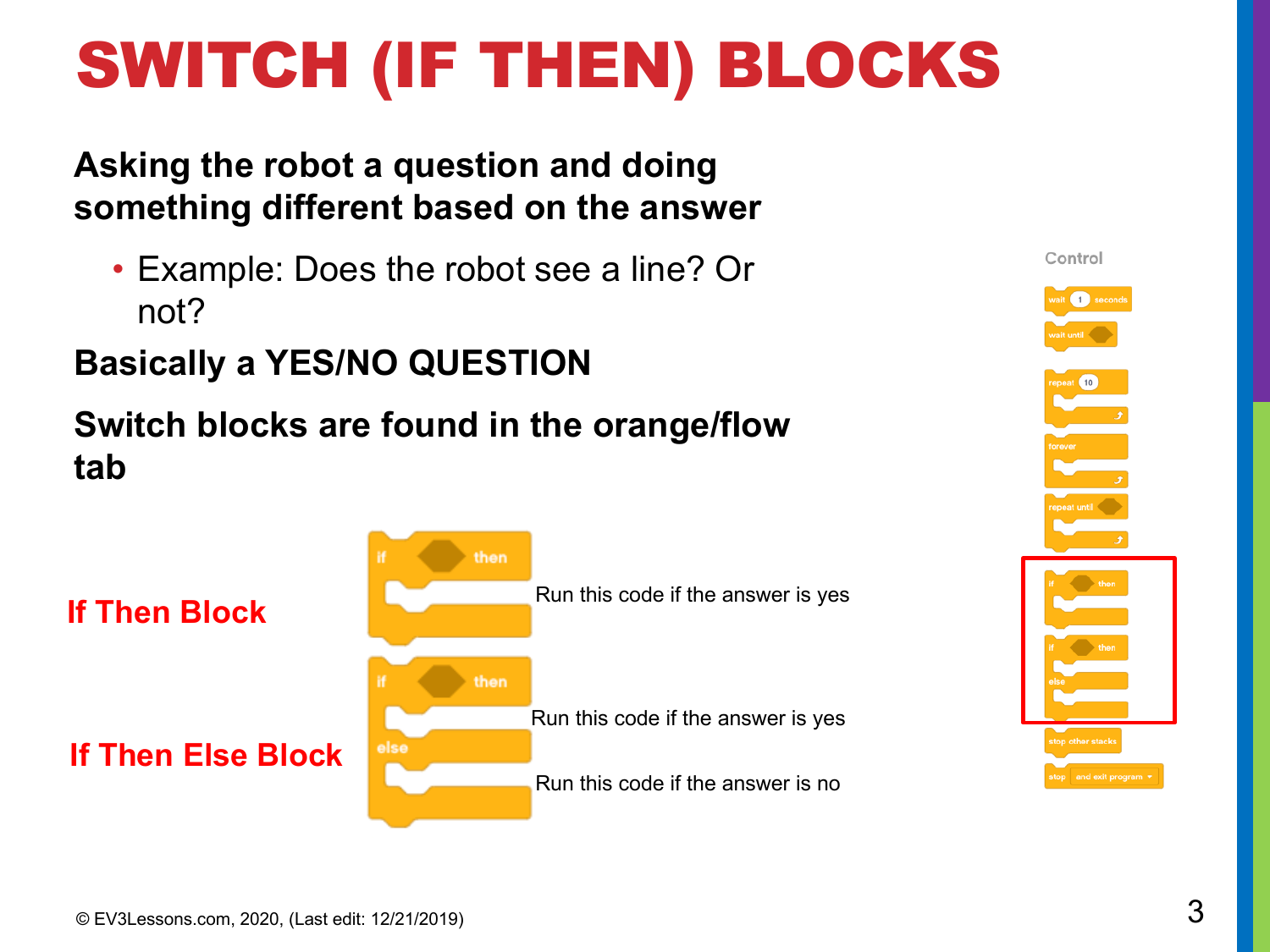## SWITCH BLOCK CHALLENGE 1

**Challenge: Write a program that changes the display based on if the touch sensor is pressed or not pressed.** 

**If pressed, your EV3 is happy! Display a smiley face. If not pressed, the EV3 is sad! Display a sad face.**

**Hint: You will need to use the display block, loops and switch blocks!**

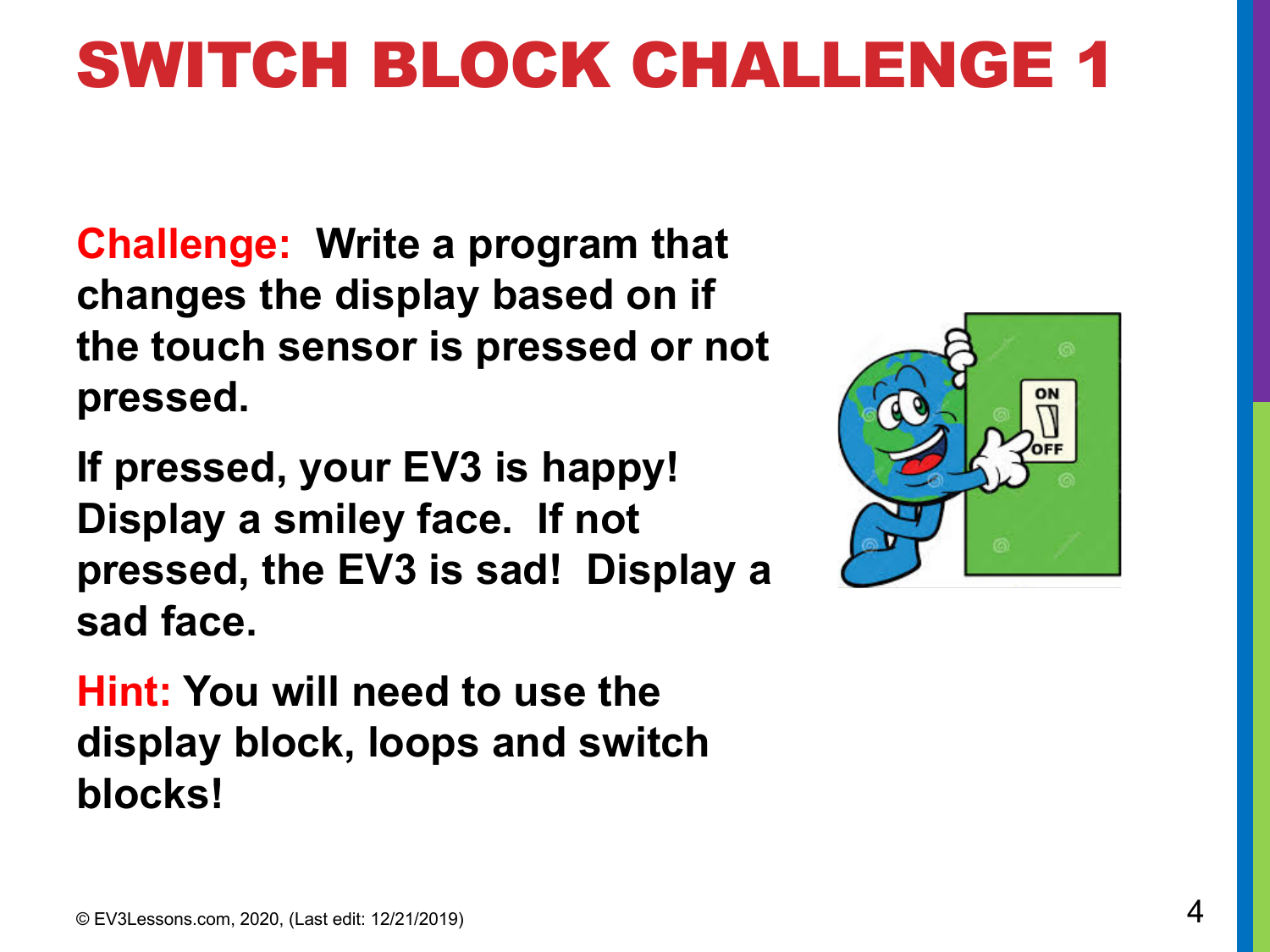## CHALLENGE 1 SOLUTION





If Touch Sensor pressed

Display Happy Face/Eyes

Display a Sad Face/Eyes